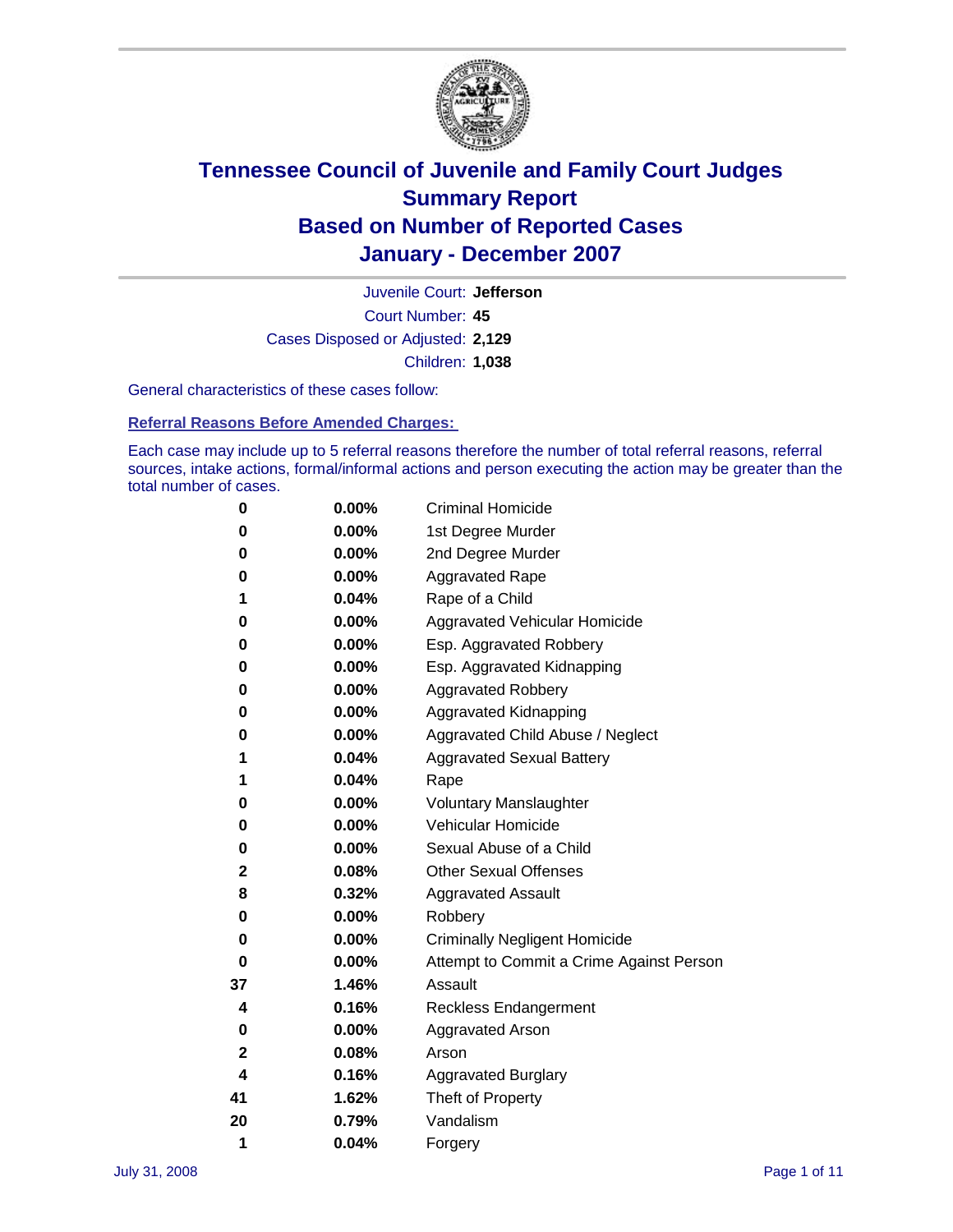

Court Number: **45** Juvenile Court: **Jefferson** Cases Disposed or Adjusted: **2,129** Children: **1,038**

#### **Referral Reasons Before Amended Charges:**

Each case may include up to 5 referral reasons therefore the number of total referral reasons, referral sources, intake actions, formal/informal actions and person executing the action may be greater than the total number of cases.

| 0           | 0.00%    | <b>Worthless Checks</b>                                     |
|-------------|----------|-------------------------------------------------------------|
| 0           | 0.00%    | Illegal Possession / Fraudulent Use of Credit / Debit Cards |
| 11          | 0.43%    | <b>Burglary</b>                                             |
| 3           | 0.12%    | Unauthorized Use of a Vehicle                               |
| 0           | 0.00%    | <b>Cruelty to Animals</b>                                   |
| 0           | $0.00\%$ | Sale of Controlled Substances                               |
| 16          | 0.63%    | <b>Other Drug Offenses</b>                                  |
| 25          | 0.99%    | <b>Possession of Controlled Substances</b>                  |
| $\mathbf 0$ | 0.00%    | <b>Criminal Attempt</b>                                     |
| 5           | 0.20%    | Carrying Weapons on School Property                         |
| 5           | 0.20%    | Unlawful Carrying / Possession of a Weapon                  |
| 9           | 0.36%    | <b>Evading Arrest</b>                                       |
| 0           | 0.00%    | Escape                                                      |
| 4           | 0.16%    | Driving Under Influence (DUI)                               |
| 17          | 0.67%    | Possession / Consumption of Alcohol                         |
| 1           | 0.04%    | Resisting Stop, Frisk, Halt, Arrest or Search               |
| 0           | $0.00\%$ | <b>Aggravated Criminal Trespass</b>                         |
| 9           | 0.36%    | Harassment                                                  |
| 0           | $0.00\%$ | Failure to Appear                                           |
| 3           | 0.12%    | Filing a False Police Report                                |
| 3           | 0.12%    | Criminal Impersonation                                      |
| 3           | 0.12%    | <b>Disorderly Conduct</b>                                   |
| 3           | 0.12%    | <b>Criminal Trespass</b>                                    |
| 19          | 0.75%    | <b>Public Intoxication</b>                                  |
| 0           | $0.00\%$ | Gambling                                                    |
| 213         | 8.42%    | Traffic                                                     |
| 1           | 0.04%    | Local Ordinances                                            |
| 4           | 0.16%    | Violation of Wildlife Regulations                           |
| 106         | 4.19%    | Contempt of Court                                           |
| 46          | 1.82%    | Violation of Probation                                      |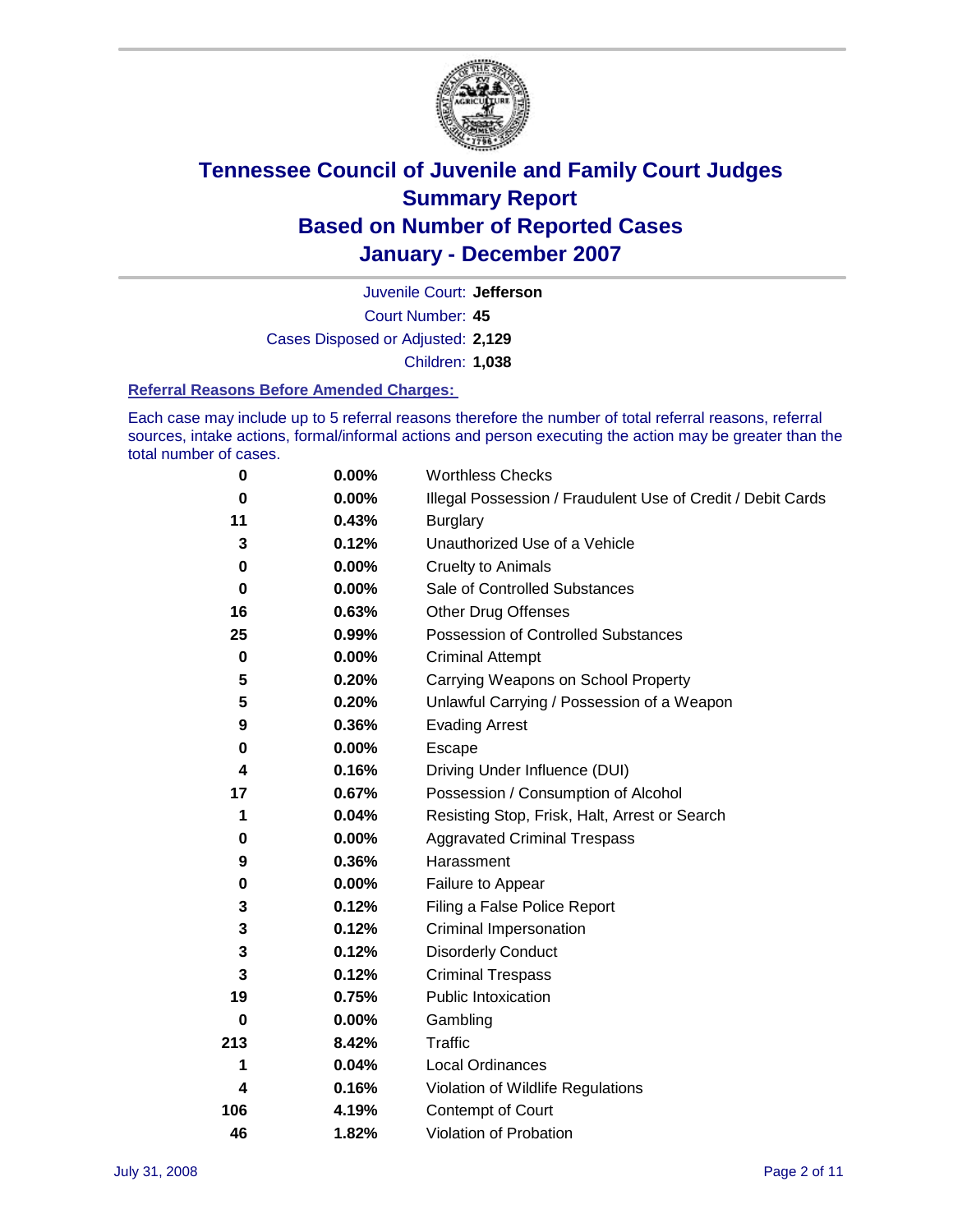

Court Number: **45** Juvenile Court: **Jefferson** Cases Disposed or Adjusted: **2,129** Children: **1,038**

#### **Referral Reasons Before Amended Charges:**

Each case may include up to 5 referral reasons therefore the number of total referral reasons, referral sources, intake actions, formal/informal actions and person executing the action may be greater than the total number of cases.

| 2,531        | 100.00%  | <b>Total Referrals</b>                 |
|--------------|----------|----------------------------------------|
| 107          | 4.23%    | Other                                  |
| 0            | 0.00%    | <b>Consent to Marry</b>                |
| 0            | $0.00\%$ | <b>Request for Medical Treatment</b>   |
| 147          | 5.81%    | <b>Child Support</b>                   |
| 12           | 0.47%    | Paternity / Legitimation               |
| 11           | 0.43%    | Visitation                             |
| 56           | 2.21%    | Custody                                |
| 42           | 1.66%    | <b>Foster Care Review</b>              |
| 64           | 2.53%    | <b>Administrative Review</b>           |
| 863          | 34.10%   | <b>Judicial Review</b>                 |
| 0            | 0.00%    | Violation of Informal Adjustment       |
| $\mathbf{2}$ | 0.08%    | <b>Violation of Pretrial Diversion</b> |
| 30           | 1.19%    | <b>Termination of Parental Rights</b>  |
| 301          | 11.89%   | Dependency / Neglect                   |
| $\mathbf{2}$ | 0.08%    | <b>Physically Abused Child</b>         |
| 0            | $0.00\%$ | <b>Sexually Abused Child</b>           |
| $\mathbf{2}$ | 0.08%    | <b>Violation of Curfew</b>             |
| 0            | 0.00%    | Violation of a Valid Court Order       |
| 17           | 0.67%    | Possession of Tobacco Products         |
| 1            | 0.04%    | Out-of-State Runaway                   |
| 18           | 0.71%    | In-State Runaway                       |
| 202          | 7.98%    | Truancy                                |
| 22           | 0.87%    | <b>Unruly Behavior</b>                 |
| 4            | 0.16%    | Violation of Aftercare                 |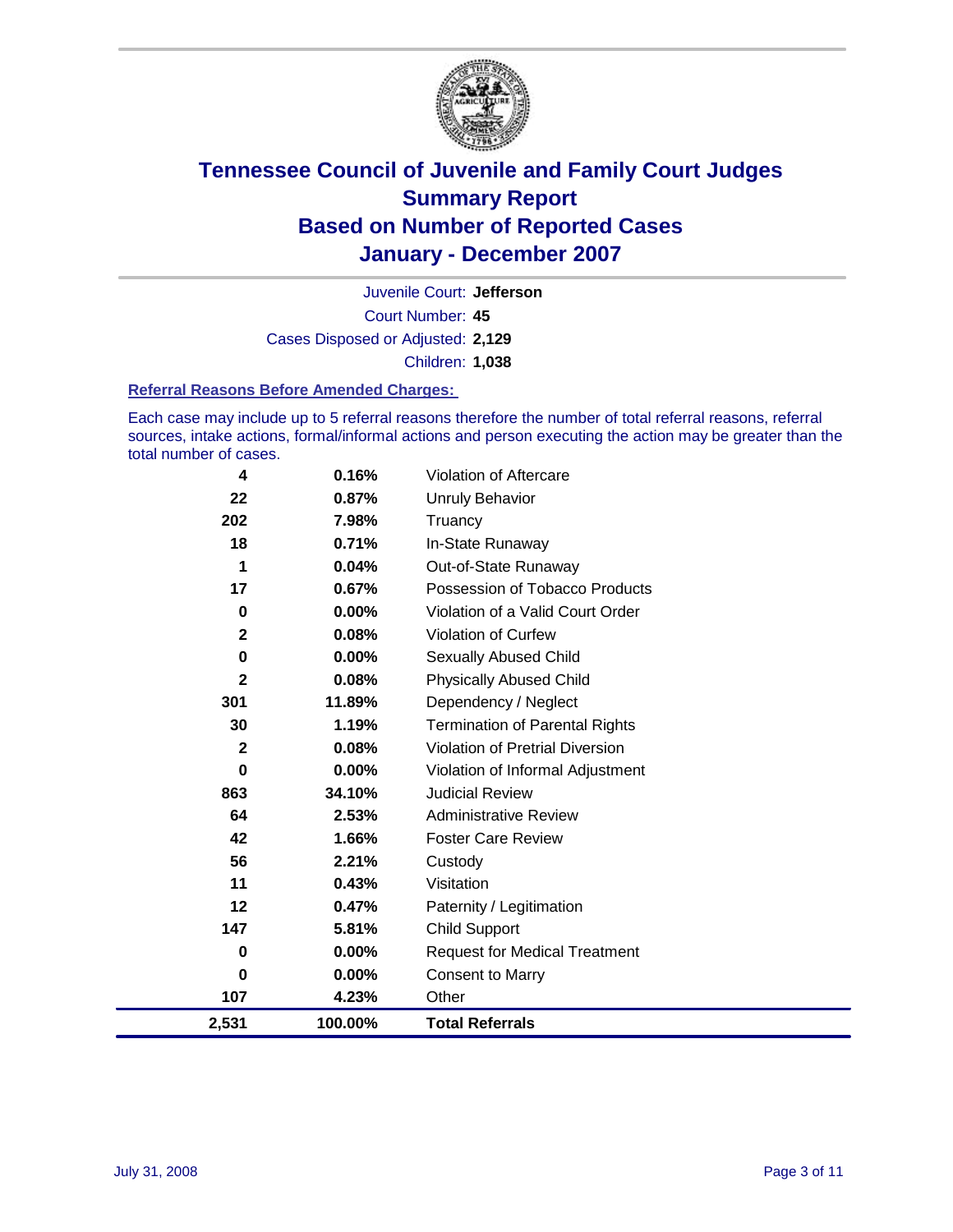

Court Number: **45** Juvenile Court: **Jefferson** Cases Disposed or Adjusted: **2,129** Children: **1,038 Referral Sources: 1**

| 2,531 | 100.00%  | <b>Total Referral Sources</b>     |
|-------|----------|-----------------------------------|
| 10    | 0.40%    | Other                             |
| 0     | 0.00%    | Unknown                           |
| 0     | 0.00%    | Hospital                          |
| 0     | 0.00%    | Child & Parent                    |
| 18    | 0.71%    | Victim                            |
| 19    | 0.75%    | <b>Other Court</b>                |
| 7     | 0.28%    | Social Agency                     |
| 180   | 7.11%    | <b>Court Staff</b>                |
| 0     | $0.00\%$ | <b>District Attorney's Office</b> |
| 28    | 1.11%    | <b>Other State Department</b>     |
| 1,262 | 49.86%   | <b>DCS</b>                        |
| 0     | 0.00%    | <b>CSA</b>                        |
| 292   | 11.54%   | School                            |
| 1     | 0.04%    | Self                              |
| 54    | 2.13%    | Relatives                         |
| 174   | 6.87%    | Parents                           |
| 486   | 19.20%   | Law Enforcement                   |

### **Age of Child at Referral: 2**

| 1.038 | 100.00%    | <b>Total Child Count</b> |
|-------|------------|--------------------------|
|       | 0.00%<br>0 | Unknown / Not Reported   |
|       | 3<br>0.29% | Ages 19 and Over         |
| 180   | 17.34%     | Ages 17 through 18       |
| 248   | 23.89%     | Ages 15 through 16       |
| 129   | 12.43%     | Ages 13 through 14       |
| 78    | 7.51%      | Ages 11 through 12       |
| 400   | 38.54%     | Ages 10 and Under        |
|       |            |                          |

<sup>1</sup> If different than number of Referral Reasons (2531), verify accuracy of your court's data.

<sup>2</sup> One child could be counted in multiple categories, verify accuracy of your court's data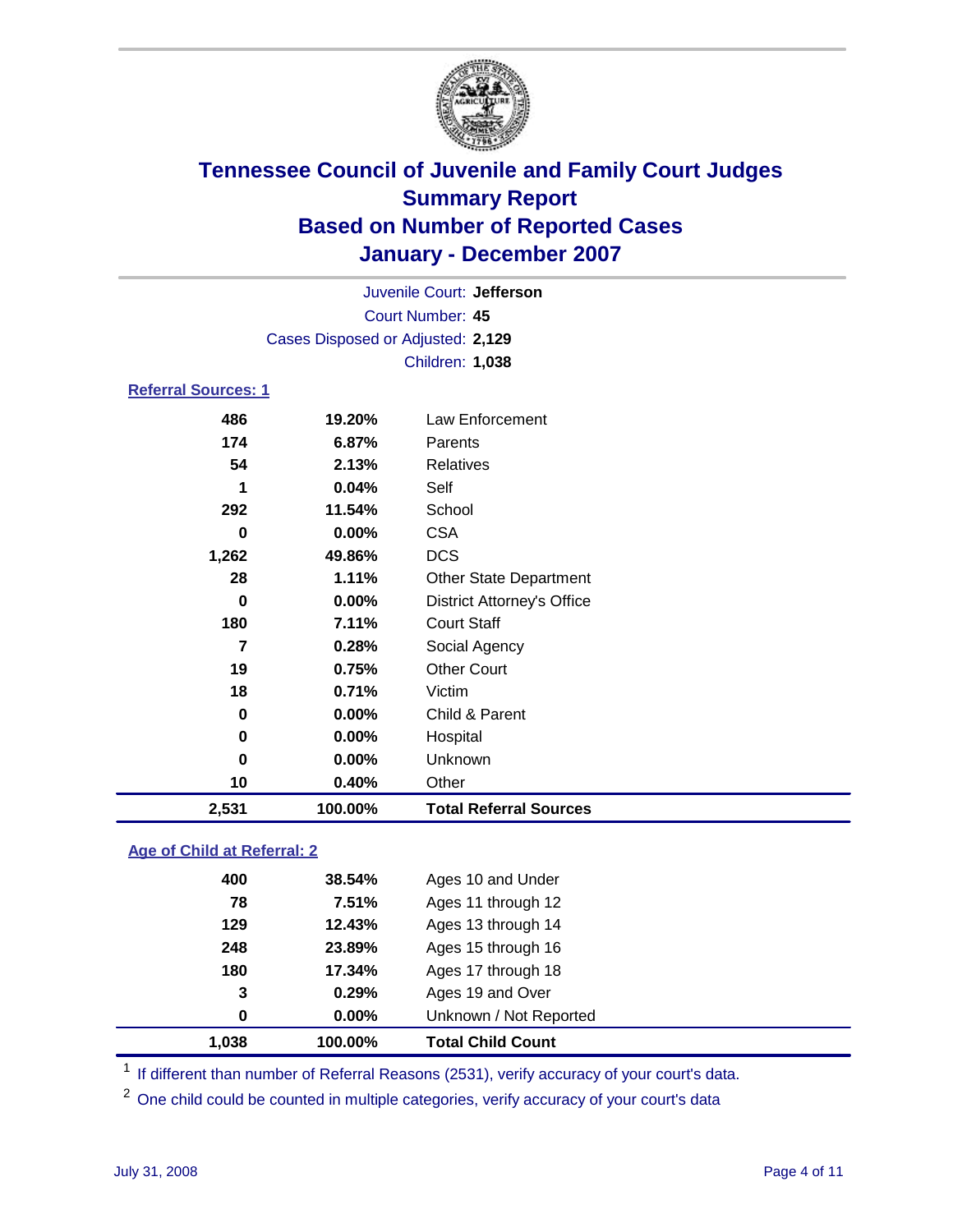

| Juvenile Court: Jefferson               |                                   |                          |  |  |  |
|-----------------------------------------|-----------------------------------|--------------------------|--|--|--|
| Court Number: 45                        |                                   |                          |  |  |  |
|                                         | Cases Disposed or Adjusted: 2,129 |                          |  |  |  |
|                                         |                                   | Children: 1,038          |  |  |  |
| Sex of Child: 1                         |                                   |                          |  |  |  |
| 584                                     | 56.26%                            | Male                     |  |  |  |
| 414                                     | 39.88%                            | Female                   |  |  |  |
| 40                                      | 3.85%                             | Unknown                  |  |  |  |
| 1,038                                   | 100.00%                           | <b>Total Child Count</b> |  |  |  |
| Race of Child: 1                        |                                   |                          |  |  |  |
| 854                                     | 82.27%                            | White                    |  |  |  |
| 42                                      | 4.05%                             | African American         |  |  |  |
| $\bf{0}$                                | 0.00%                             | Native American          |  |  |  |
| 1                                       | 0.10%                             | Asian                    |  |  |  |
| 6                                       | 0.58%                             | Mixed                    |  |  |  |
| 135                                     | 13.01%                            | Unknown                  |  |  |  |
| 1,038                                   | 100.00%                           | <b>Total Child Count</b> |  |  |  |
| <b>Hispanic Origin: 1</b>               |                                   |                          |  |  |  |
| 23                                      | 2.22%                             | Yes                      |  |  |  |
| 799                                     | 76.97%                            | <b>No</b>                |  |  |  |
| 216                                     | 20.81%                            | Unknown                  |  |  |  |
| 1,038                                   | 100.00%                           | <b>Total Child Count</b> |  |  |  |
| <b>School Enrollment of Children: 1</b> |                                   |                          |  |  |  |
| 414                                     | 39.88%                            | Yes                      |  |  |  |
| 127                                     | 12.24%                            | <b>No</b>                |  |  |  |
| 497                                     | 47.88%                            | Unknown                  |  |  |  |
| 1,038                                   | 100.00%                           | <b>Total Child Count</b> |  |  |  |

 $1$  One child could be counted in multiple categories, verify accuracy of your court's data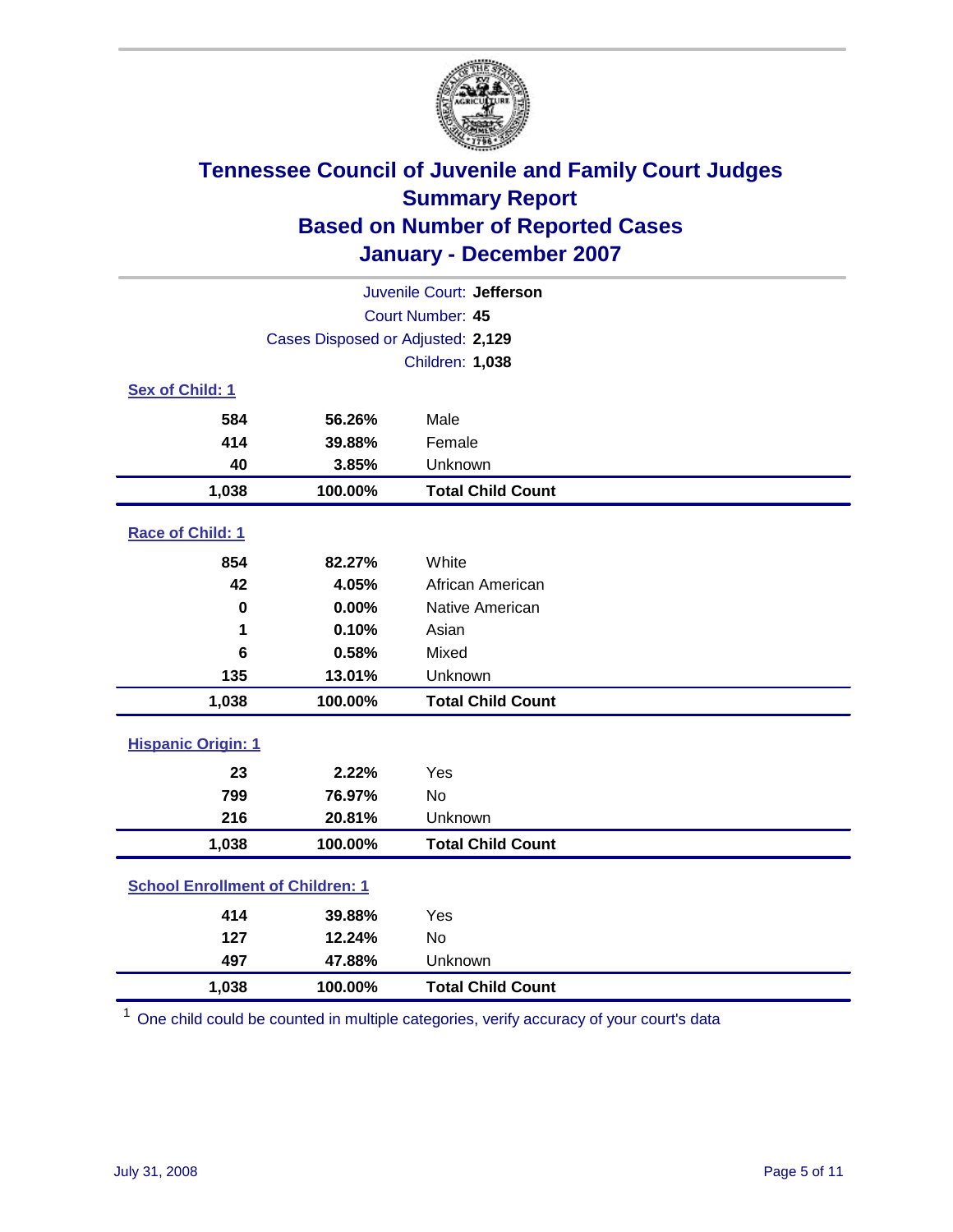

Court Number: **45** Juvenile Court: **Jefferson** Cases Disposed or Adjusted: **2,129** Children: **1,038**

### **Living Arrangement of Child at Time of Referral: 1**

| 1,038 | 100.00%  | <b>Total Child Count</b>     |
|-------|----------|------------------------------|
| 8     | 0.77%    | Other                        |
| 355   | 34.20%   | Unknown                      |
| 3     | 0.29%    | Independent                  |
| 3     | 0.29%    | In an Institution            |
| 0     | $0.00\%$ | In a Residential Center      |
| 2     | 0.19%    | In a Group Home              |
| 20    | 1.93%    | With Foster Family           |
| 4     | 0.39%    | <b>With Adoptive Parents</b> |
| 119   | 11.46%   | <b>With Relatives</b>        |
| 66    | 6.36%    | With Father                  |
| 293   | 28.23%   | With Mother                  |
| 17    | 1.64%    | With Mother and Stepfather   |
| 15    | 1.45%    | With Father and Stepmother   |
| 133   | 12.81%   | With Both Biological Parents |

#### **Type of Detention: 2**

| 2,129 | 100.00%  | <b>Total Detention Count</b> |
|-------|----------|------------------------------|
| 1     | 0.05%    | Other                        |
| 2,057 | 96.62%   | Does Not Apply               |
| 8     | 0.38%    | <b>Unknown</b>               |
| 0     | 0.00%    | Psychiatric Hospital         |
| 0     | $0.00\%$ | Jail - No Separation         |
| 0     | $0.00\%$ | Jail - Partial Separation    |
| 0     | 0.00%    | Jail - Complete Separation   |
| 50    | 2.35%    | Juvenile Detention Facility  |
| 13    | 0.61%    | Non-Secure Placement         |
|       |          |                              |

<sup>1</sup> One child could be counted in multiple categories, verify accuracy of your court's data

<sup>2</sup> If different than number of Cases (2129) verify accuracy of your court's data.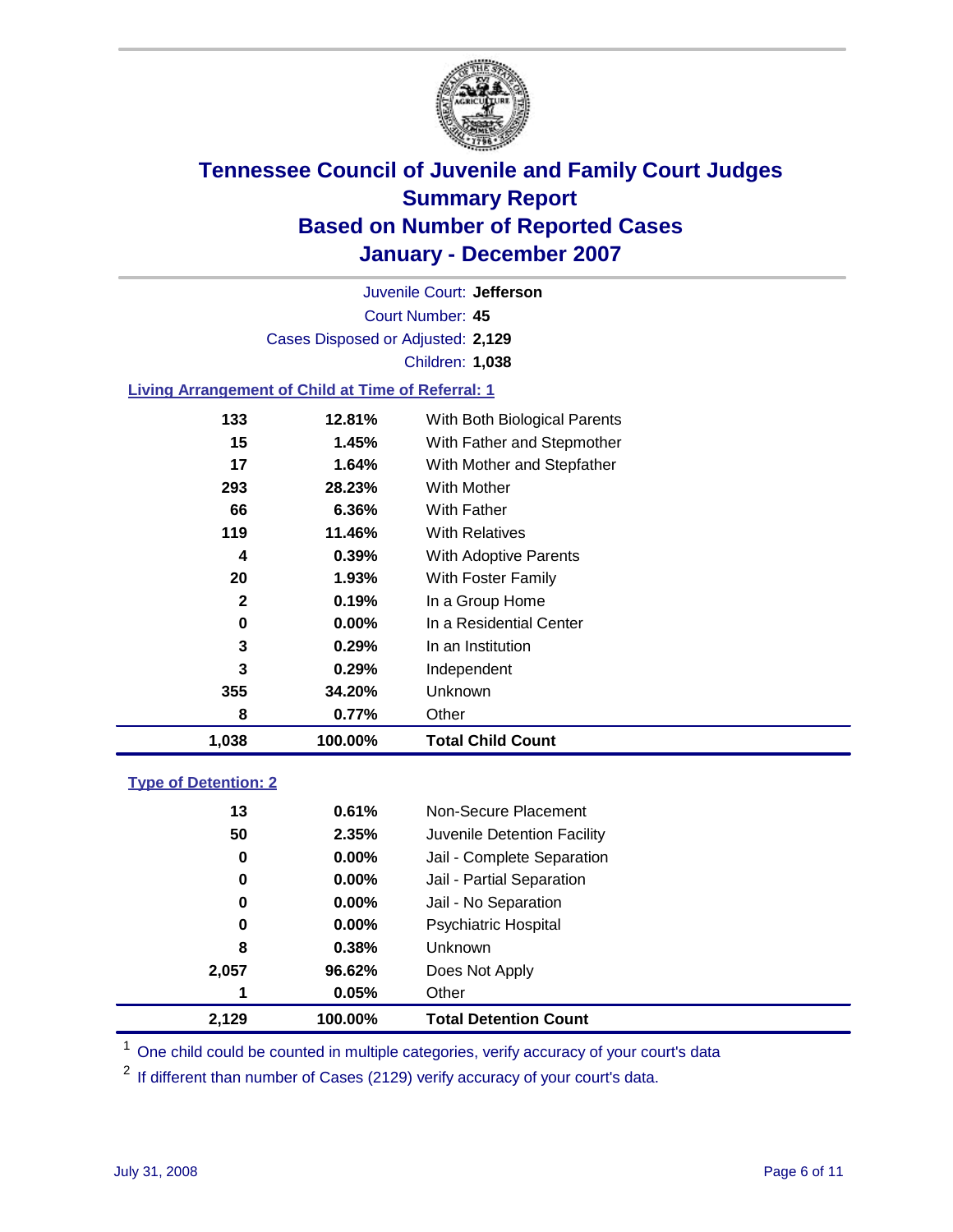

|                                                    | Juvenile Court: Jefferson         |                                      |  |  |  |
|----------------------------------------------------|-----------------------------------|--------------------------------------|--|--|--|
|                                                    | Court Number: 45                  |                                      |  |  |  |
|                                                    | Cases Disposed or Adjusted: 2,129 |                                      |  |  |  |
|                                                    |                                   | Children: 1,038                      |  |  |  |
| <b>Placement After Secure Detention Hearing: 1</b> |                                   |                                      |  |  |  |
| 23                                                 | 1.08%                             | Returned to Prior Living Arrangement |  |  |  |
| $\boldsymbol{9}$                                   | 0.42%                             | Juvenile Detention Facility          |  |  |  |
| 0                                                  | 0.00%                             | Jail                                 |  |  |  |
| 6                                                  | 0.28%                             | Shelter / Group Home                 |  |  |  |
| 5                                                  | 0.23%                             | <b>Foster Family Home</b>            |  |  |  |
| $\bf{0}$                                           | 0.00%                             | Psychiatric Hospital                 |  |  |  |
| 24                                                 | 1.13%                             | Unknown / Not Reported               |  |  |  |
| 2,062                                              | 96.85%                            | Does Not Apply                       |  |  |  |
| $\bf{0}$                                           | $0.00\%$                          | Other                                |  |  |  |
| 2,129                                              | 100.00%                           | <b>Total Placement Count</b>         |  |  |  |
| <b>Intake Actions: 2</b>                           |                                   |                                      |  |  |  |
|                                                    |                                   |                                      |  |  |  |
| 1,707                                              | 67.44%                            | <b>Petition Filed</b>                |  |  |  |
| 55                                                 | 2.17%                             | <b>Motion Filed</b>                  |  |  |  |
| 391                                                | 15.45%                            | <b>Citation Processed</b>            |  |  |  |
| 1                                                  | 0.04%                             | Notification of Paternity Processed  |  |  |  |
| 188                                                | 7.43%                             | Scheduling of Judicial Review        |  |  |  |
| 59                                                 | 2.33%                             | Scheduling of Administrative Review  |  |  |  |
| 47                                                 | 1.86%                             | Scheduling of Foster Care Review     |  |  |  |
| $\mathbf 2$                                        | 0.08%                             | Unknown                              |  |  |  |
| $\overline{2}$                                     | 0.08%                             | Does Not Apply                       |  |  |  |
| 79                                                 | 3.12%                             | Other                                |  |  |  |
| 2,531                                              | 100.00%                           | <b>Total Intake Count</b>            |  |  |  |

<sup>1</sup> If different than number of Cases (2129) verify accuracy of your court's data.

<sup>2</sup> If different than number of Referral Reasons (2531), verify accuracy of your court's data.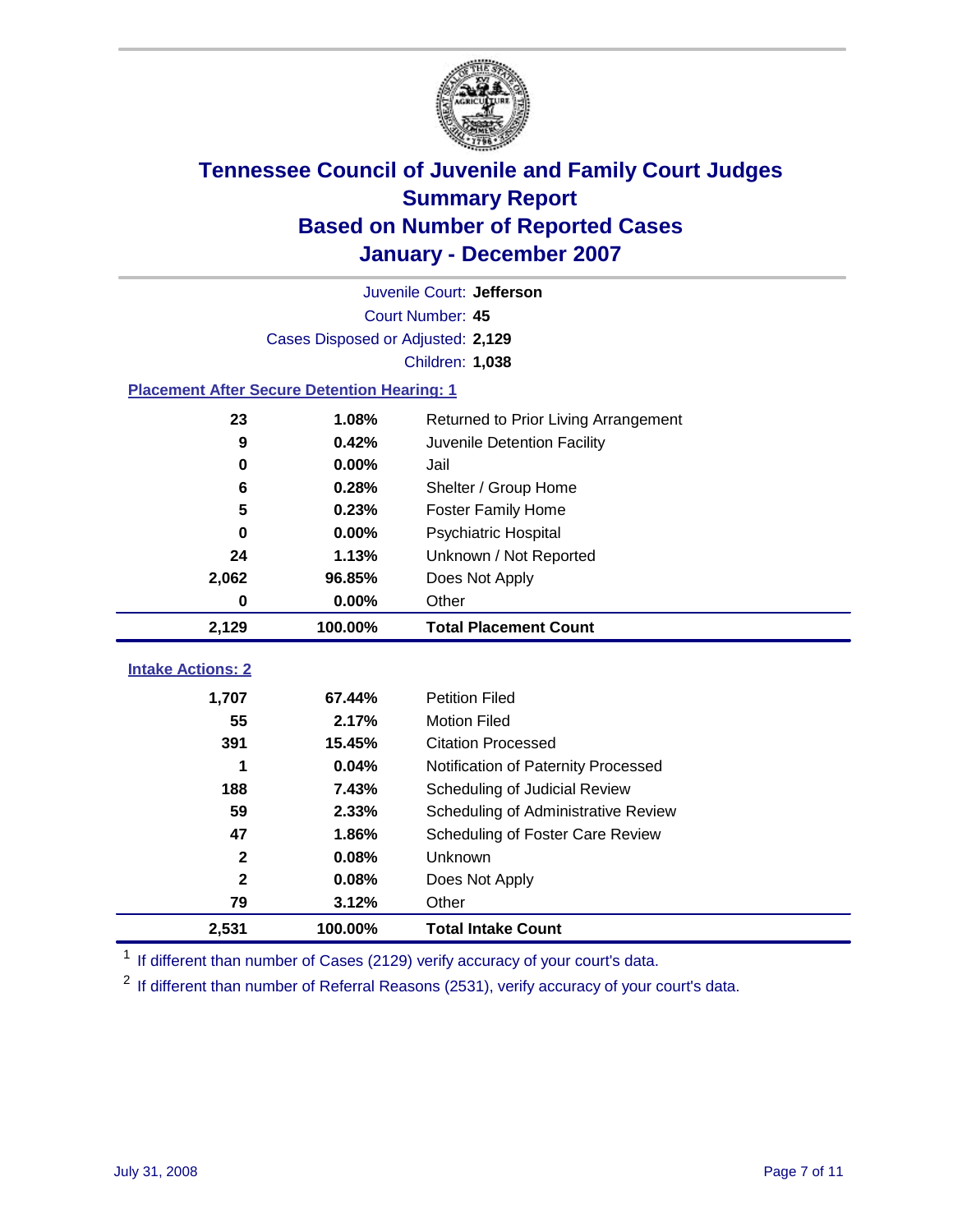

Court Number: **45** Juvenile Court: **Jefferson** Cases Disposed or Adjusted: **2,129** Children: **1,038**

### **Last Grade Completed by Child: 1**

| 82             | 7.90%   | Too Young for School     |
|----------------|---------|--------------------------|
| $\bf{0}$       | 0.00%   | Preschool                |
| 13             | 1.25%   | Kindergarten             |
| 8              | 0.77%   | 1st Grade                |
| 6              | 0.58%   | 2nd Grade                |
| 11             | 1.06%   | 3rd Grade                |
| $\overline{7}$ | 0.67%   | 4th Grade                |
| 18             | 1.73%   | 5th Grade                |
| 24             | 2.31%   | 6th Grade                |
| 44             | 4.24%   | 7th Grade                |
| 59             | 5.68%   | 8th Grade                |
| 70             | 6.74%   | 9th Grade                |
| 60             | 5.78%   | 10th Grade               |
| 28             | 2.70%   | 11th Grade               |
| $\bf{0}$       | 0.00%   | 12th Grade               |
| $\pmb{0}$      | 0.00%   | Non-Graded Special Ed    |
| $\mathbf{2}$   | 0.19%   | <b>GED</b>               |
| 0              | 0.00%   | Graduated                |
| 29             | 2.79%   | Never Attended School    |
| 563            | 54.24%  | Unknown                  |
| 14             | 1.35%   | Other                    |
| 1,038          | 100.00% | <b>Total Child Count</b> |

### **Enrolled in Special Education: 1**

| 32    | 3.08%   | Yes                      |
|-------|---------|--------------------------|
| 274   | 26.40%  | No                       |
| 732   | 70.52%  | Unknown                  |
| 1,038 | 100.00% | <b>Total Child Count</b> |

<sup>1</sup> One child could be counted in multiple categories, verify accuracy of your court's data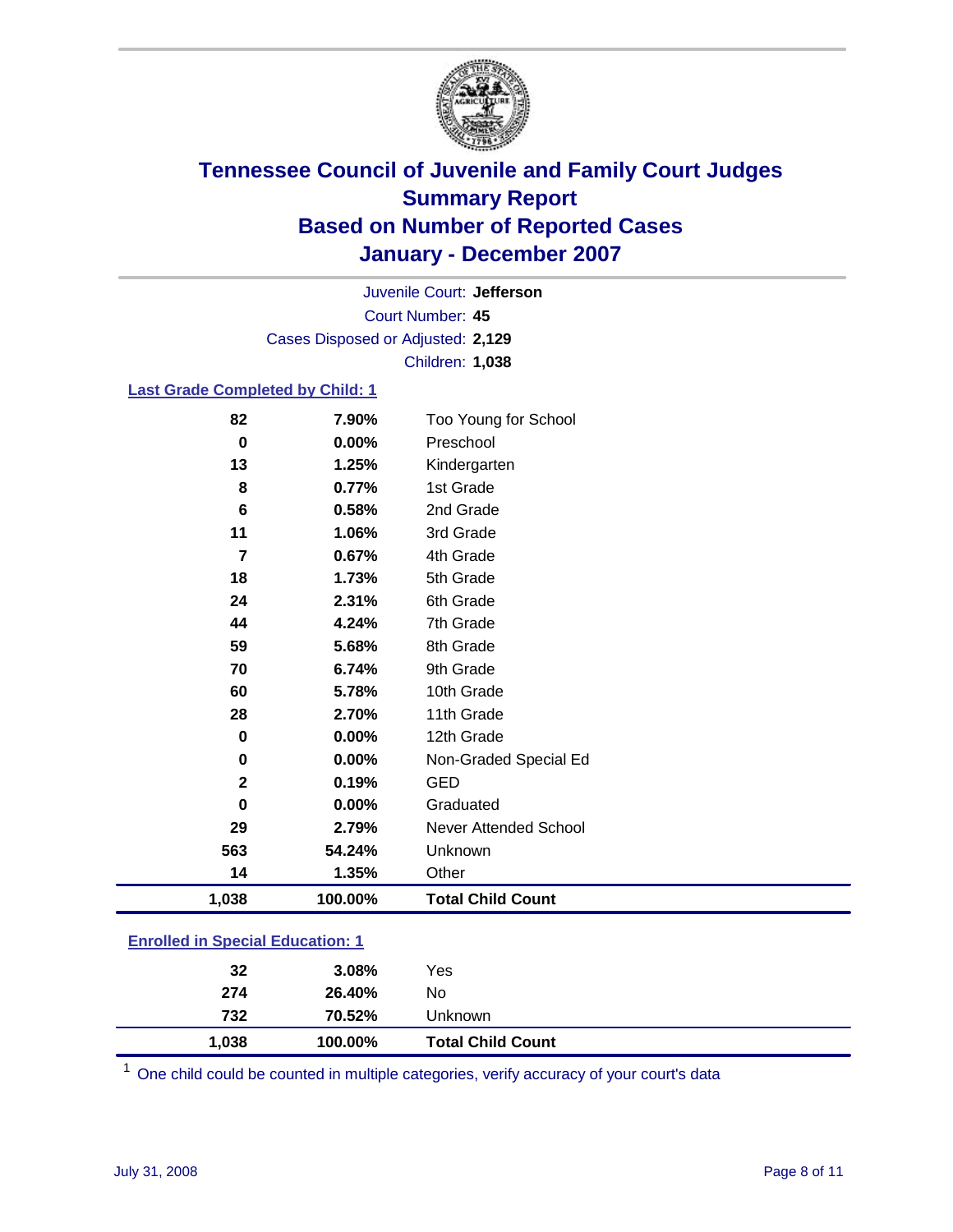

| Juvenile Court: Jefferson    |                                   |                           |  |  |  |
|------------------------------|-----------------------------------|---------------------------|--|--|--|
|                              | Court Number: 45                  |                           |  |  |  |
|                              | Cases Disposed or Adjusted: 2,129 |                           |  |  |  |
|                              | Children: 1,038                   |                           |  |  |  |
| <b>Action Executed By: 1</b> |                                   |                           |  |  |  |
| 2,391                        | 94.47%                            | Judge                     |  |  |  |
| $\mathbf{2}$                 | 0.08%                             | Referee                   |  |  |  |
| 72                           | 2.84%                             | <b>YSO</b>                |  |  |  |
| 66                           | 2.61%                             | Other                     |  |  |  |
| 0                            | 0.00%                             | Unknown / Not Reported    |  |  |  |
| 2,531                        | 100.00%                           | <b>Total Action Count</b> |  |  |  |

### **Formal / Informal Actions: 1**

| 187   | 7.39%    | Dismissed                                        |
|-------|----------|--------------------------------------------------|
| 13    | 0.51%    | Retired / Nolle Prosequi                         |
| 224   | 8.85%    | <b>Complaint Substantiated Delinquent</b>        |
| 162   | 6.40%    | <b>Complaint Substantiated Status Offender</b>   |
| 207   | 8.18%    | <b>Complaint Substantiated Dependent/Neglect</b> |
| 1     | 0.04%    | <b>Complaint Substantiated Abused</b>            |
| 0     | $0.00\%$ | <b>Complaint Substantiated Mentally III</b>      |
| 5     | 0.20%    | Informal Adjustment                              |
| 12    | 0.47%    | <b>Pretrial Diversion</b>                        |
| 1     | 0.04%    | <b>Transfer to Adult Court Hearing</b>           |
| 0     | $0.00\%$ | Charges Cleared by Transfer to Adult Court       |
| 469   | 18.53%   | Special Proceeding                               |
| 176   | 6.95%    | <b>Review Concluded</b>                          |
| 845   | 33.39%   | Case Held Open                                   |
| 229   | 9.05%    | Other                                            |
| 0     | $0.00\%$ | Unknown / Not Reported                           |
| 2,531 | 100.00%  | <b>Total Action Count</b>                        |

<sup>1</sup> If different than number of Referral Reasons (2531), verify accuracy of your court's data.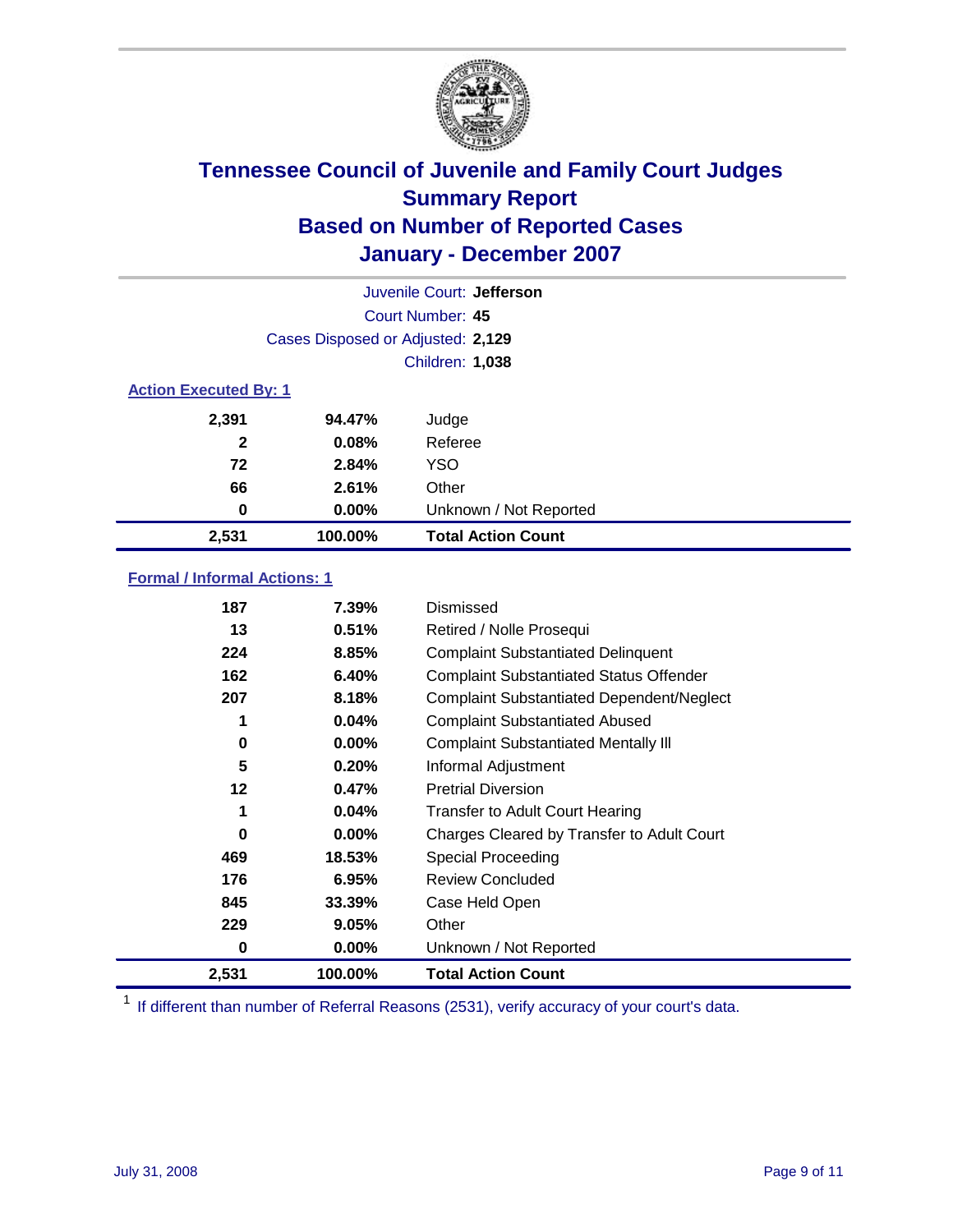

|                       |                                   | Juvenile Court: Jefferson                             |
|-----------------------|-----------------------------------|-------------------------------------------------------|
|                       |                                   | Court Number: 45                                      |
|                       | Cases Disposed or Adjusted: 2,129 |                                                       |
|                       |                                   | Children: 1,038                                       |
| <b>Case Outcomes:</b> |                                   | There can be multiple outcomes for one child or case. |
| 177                   | 3.78%                             | <b>Case Dismissed</b>                                 |
| 11                    | 0.23%                             | Case Retired or Nolle Prosequi                        |
| 81                    | 1.73%                             | Warned / Counseled                                    |
| 839                   | 17.91%                            | <b>Held Open For Review</b>                           |
| 127                   | 2.71%                             | Supervision / Probation to Juvenile Court             |
| 0                     | 0.00%                             | <b>Probation to Parents</b>                           |
| 1                     | 0.02%                             | Referral to Another Entity for Supervision / Service  |
| 71                    | 1.52%                             | Referred for Mental Health Counseling                 |
| 57                    | 1.22%                             | Referred for Alcohol and Drug Counseling              |
| 2                     | 0.04%                             | Referred to Alternative School                        |
| 1                     | 0.02%                             | Referred to Private Child Agency                      |
| 90                    | 1.92%                             | Referred to Defensive Driving School                  |
| 1                     | 0.02%                             | Referred to Alcohol Safety School                     |
| 0                     | 0.00%                             | Referred to Juvenile Court Education-Based Program    |
| 4                     | 0.09%                             | Driver's License Held Informally                      |
| 1                     | 0.02%                             | <b>Voluntary Placement with DMHMR</b>                 |
| 5                     | 0.11%                             | <b>Private Mental Health Placement</b>                |
| 0                     | 0.00%                             | <b>Private MR Placement</b>                           |
| 2                     | 0.04%                             | Placement with City/County Agency/Facility            |
| 27                    | 0.58%                             | Placement with Relative / Other Individual            |
| 344                   | 7.34%                             | Fine                                                  |
| 289                   | 6.17%                             | <b>Public Service</b>                                 |
| 32                    | 0.68%                             | Restitution                                           |
| 0                     | 0.00%                             | <b>Runaway Returned</b>                               |
| 105                   | 2.24%                             | No Contact Order                                      |
| 18                    | 0.38%                             | Injunction Other than No Contact Order                |
| 4                     | 0.09%                             | <b>House Arrest</b>                                   |
| 4                     | 0.09%                             | <b>Court Defined Curfew</b>                           |
| 14                    | 0.30%                             | Dismissed from Informal Adjustment                    |
| 0                     | 0.00%                             | <b>Dismissed from Pretrial Diversion</b>              |
| 2                     | 0.04%                             | Released from Probation                               |
| 0                     | 0.00%                             | <b>Transferred to Adult Court</b>                     |
| 0                     | $0.00\%$                          | <b>DMHMR Involuntary Commitment</b>                   |